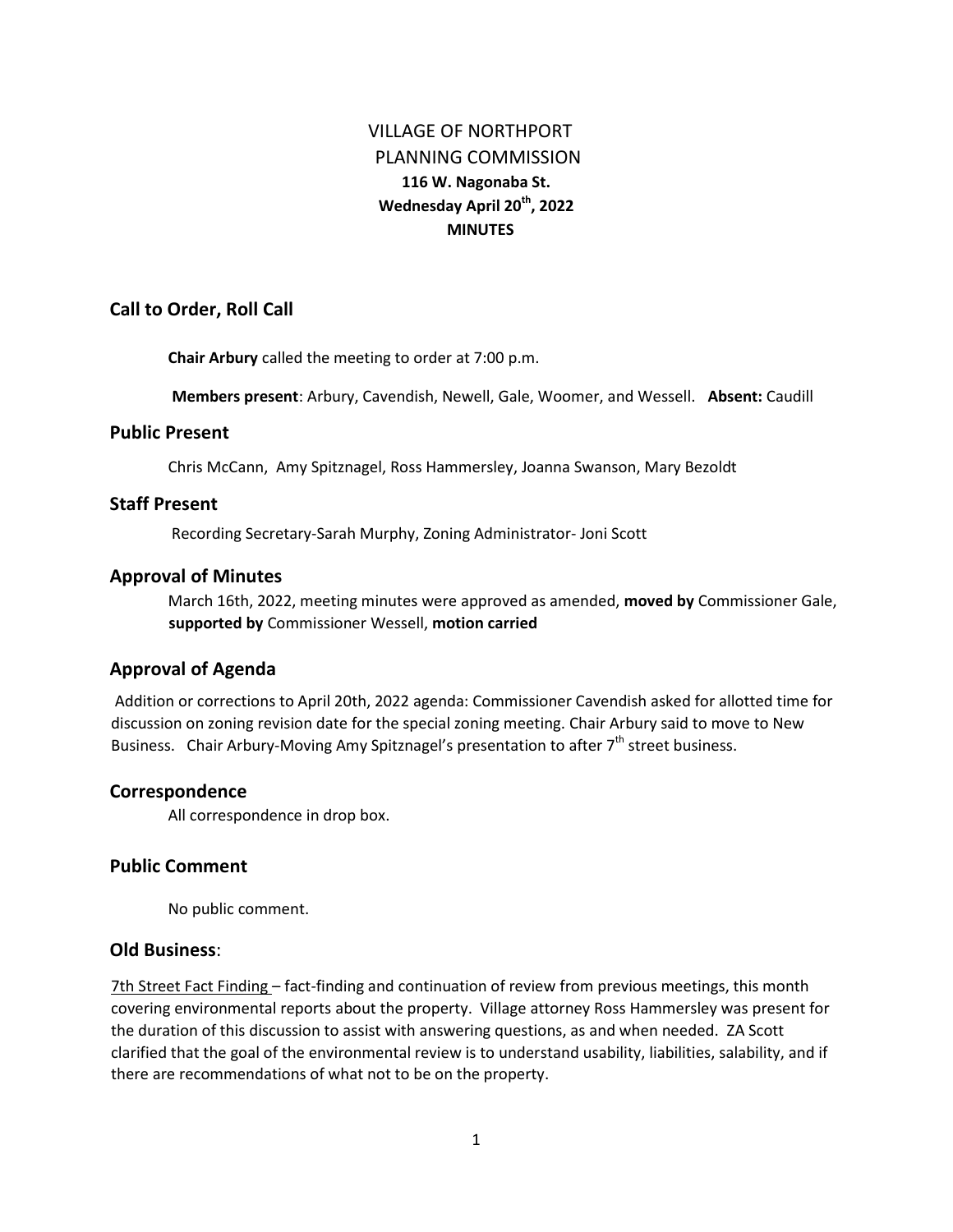*Charge: To make a recommendation for use of the 7th Street property currently owned by the Village. After a thorough review of available information, the goal will be to bring forward a potential plan, or plans, for use that are in keeping with our Master Plan and current zoning ordinances.*

Village Attorney Ross Hammersley gave a brief introduction and review of his background in Legal Environmental Studies. He explained he was attending the meeting to gather insight into what the commission is looking for in terms of opinions or questions about the environmental aspects of the  $7<sup>th</sup>$ street property. His intent is to address any thoughts or questions we have, in the meeting where applicable, and in a written opinion following the meeting.

**7th Street Document/Information Gathering Review** (All documents in the 7th Street Dropbox on the PC page of the web site):

- 9. Wetland Delineation Report, 7/29/20
	- a) Report focuses on "this point in time" (July 2020) and shows the portions of the property that have multiple indications of being wetlands.
	- b) Asked Village Attorney Ross Hammersley, to explain the legal definition of wetlands vs the technical definition of wetlands.
		- i. Ross Hammersley: Follow the State's definitions of wetlands. The area has several complicated aspects to it, wetlands, ground water levels, and the lake. July is a good time for a delineation because of the water levels, but many experts also take plant and wildlife into consideration of wetland status.
	- c) Discussed if those definitions apply to this property as a whole, or just portions of it, based on this report. Clarified that the report's map and conclusion does state that there are Wetlands as defined by the State, and that EGLE and Soil Erosion would require permits for any construction or development. EGLE defines anything that is 500 ft or less from Lake Michigan or 100 feet from wetlands will require permits from those departments to proceed. Our report shows the property is 300 feet from Lake Michigan and less than 100 feet from wetlands. This is explained in the report and demonstrates that the entire site meets the requirement.
		- i. Ross Hammersley: Clarified that this property is a site that has wetlands on it. There is a specific size for the State to regulate. Legend on the map does show what is wetlands, however, there is significant proportion that shows yellow which means soil areas which includes wetland soils.
	- d) The Lake Michigan High Water Mark was the highest on record in 2020 when reports were complied – per Army Corp of Engineers records.
	- e) Discussed what led to the boring site locations and how they were chosen:
		- i. Sites chosen for soil, topography, and physical characteristics of the area that indicate possible wetlands.
	- f) Asked how long these environmental reports are relevant, since it was completed in 2020?
		- i. Ross Hammersley: Delineations are usually good for 5 yrs but will confirm.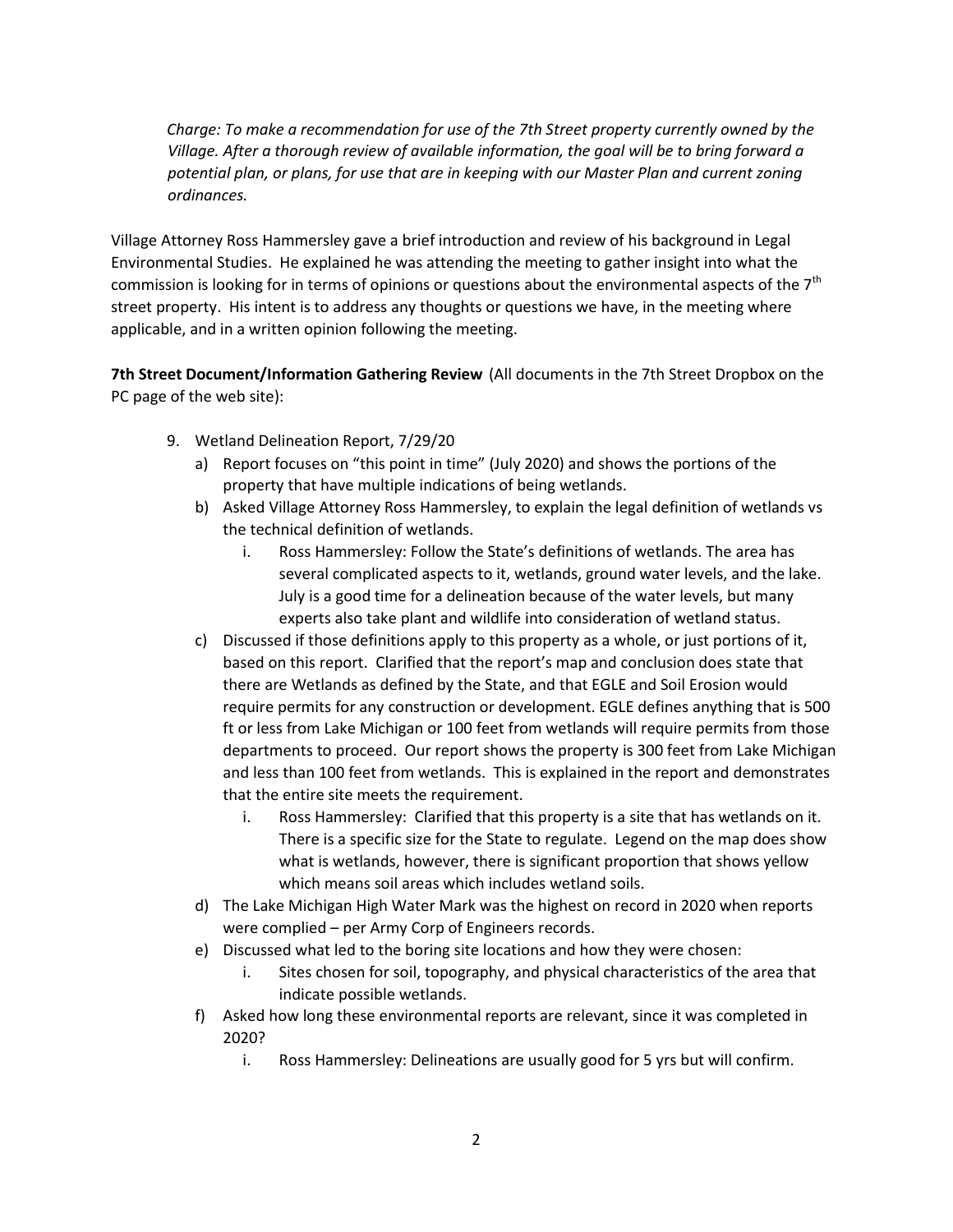- g) Noted that the wetlands extend throughout this area and that water would continue to shift and change, ebb and flow, through the property over time.
- h) Mentioned that no one would be able to install buildings or homes with basements in this location.
- 10. Report of Geotechnical Exploration, 7/30/20
	- a) Reviewed aspects of report, which covers the subsurface conditions on the property.
	- b) Discussed that deep soil boring was only done in two locations, within two of the proposed split property sites. Asked if DEQ, EGLE, and Soil Erosion Control would require more boring if the lots were spilt and those boring sites were not contained within the lots? Could it impact the value of the property, if those buying need to do another boring?
		- i. Ross Hammersley: Believe that they will look at the property as a whole and not go lot by lot. If there are portions of the property that the engineers or developers have questions about then it would be on their due diligence to check those areas.
	- c) Asked if we knew how these boring sites were selected?
		- i. Commissioner Gale: Her recollection is that the sites were based on where the railroad came through and areas that had the highest potential for contamination.
	- d) Mentioned that the report specifies that a dewatering system would be needed for construction on site; and density testing and compaction every six inches, does this impact the sale price because of the cost to do this if you were to build.
		- i. ZA Scott: Mentioned she didn't know the price for this site, but that it was being done for the construction of the sewer line on Flees Rd and that for that section it was over 40k for 700 ft of dewatering.
- 9. Phase I Environmental Assessment Executive Summary, 7/30/20
	- a) Review of document, which summarizes the history of the property and any potential areas of contamination or concern for the usage moving forward.
- 10. Phase II Environmental Site Assessment Report, 1/7/21
	- a) Review of document, which discusses the results and any conclusions on several soil and water test sites on the property, as recommended by the Phase 1 report.
	- b) Discussed village's responsibility regarding the areas that stated there needed to be further testing. Asked if the different tanks at the DPW leaves liability for cleanup to the Village?
		- i. Ross Hammersley: Would like to review the reports for potential vulnerability. There are several different state statutes that could pertain to the circumstances. Statutory trigger for any municipality or developer must be followed and would possibly pertain if there are/were tank above or underground. General rule there is potential liability for the person(s) that may have contributed to, or exacerbated, the contamination. There needs to be demonstration that there is "free product" or contamination that exists. State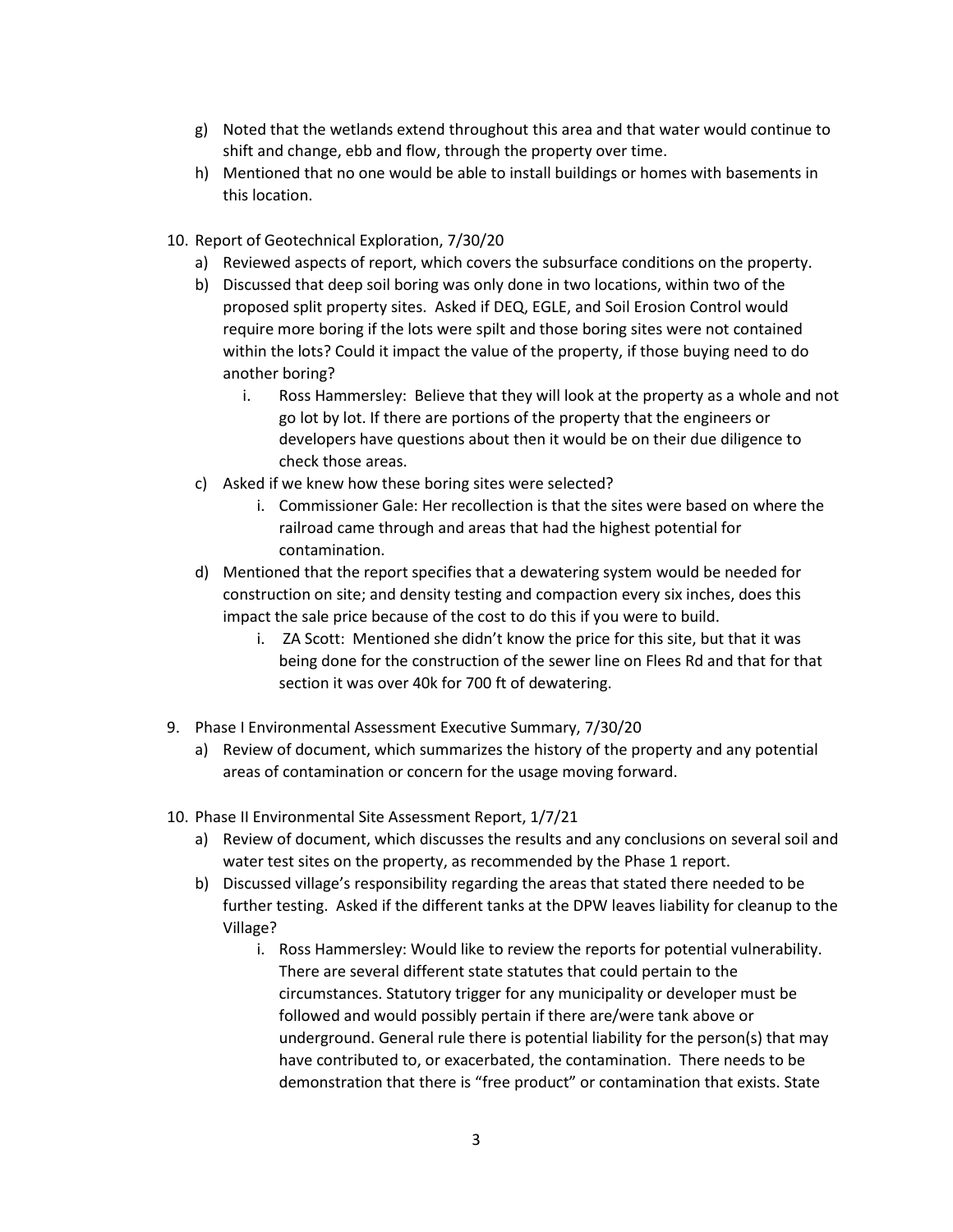could have historical data on the site. Mr. Hammersley is willing to pursue further if needed.

- c) Discussed if it would be to the benefit of the village to work with the county or take remedial action prior to any possible development (by the village or others) or selling?
	- i. Ross Hammersley: Most jurisdictions do not perform their own remediation, but it is possible to do the remediation to make the property look more appealing but there is no quantifiable way to justify spending the money prior to selling or developing.
- d) Commission stated that there are contaminants of Zinc, Lead, and Barium, as well as a statement that recommends additional testing. As with the previous discussion, this cleanup, if needed, would be handled by whoever was developing the site (be it the village or others).
	- i. Ross Hammersley: Added that we would be limited to liability if the property was sold, as developer would come in and do their own Phase I testing per statute requirements.
- e) One view we discussed wanting to keep in mind is that the Village is looking from a developer's perspective as well. If the village was to be the developer, then it would take on the statutory regulations themselves as an expense.
- f) Discussed where the report shows the contaminants are located, the whole property or just portions. The report shows the reported containments are mainly on one lot (the former DPW site area) and the split Lift Station area (that is not a portion of the property we're looking at).
- 2. Report by Gerald Schatz (Citizen Task Force) 12/16/19
	- a) Since Ross Hammersley was available in the meeting, a quick question in regard to this previously reviewed report was asked. In this report, Mr. Schatz questions the quasi use of  $7<sup>th</sup>$  street and how that impacts the original agreement with the State, sought any clarification from Mr. Hammersley on this aspect.
		- i. Hammersley: This claim would most likely come from the State and is not likely a concern.

Additional documents added to the 7th Street Information Gathering List will be reviewed at May PC Meeting: Seventh Street Road Development Plan.

It was also determined that a brief summary of the walk through and discussion that occurred with a preliminary walk-through of the property with a forester, should be written an included in the documents to review next meeting. ZA Scott to reach out to Village Liaison Cindy Edmondson for a summary (as she and Village President Wetherbee were present at the walk-through).

Discussed thoughts and questions to consider prior to next month's  $7<sup>th</sup>$  St property review:

- 1. Follow up on any pending questions posed in the April and March meetings (there are several topics with answers in progress). ZA Scott will continue to follow-up coordinating remaining requests.
- 2. Are there further documents or information we need to review?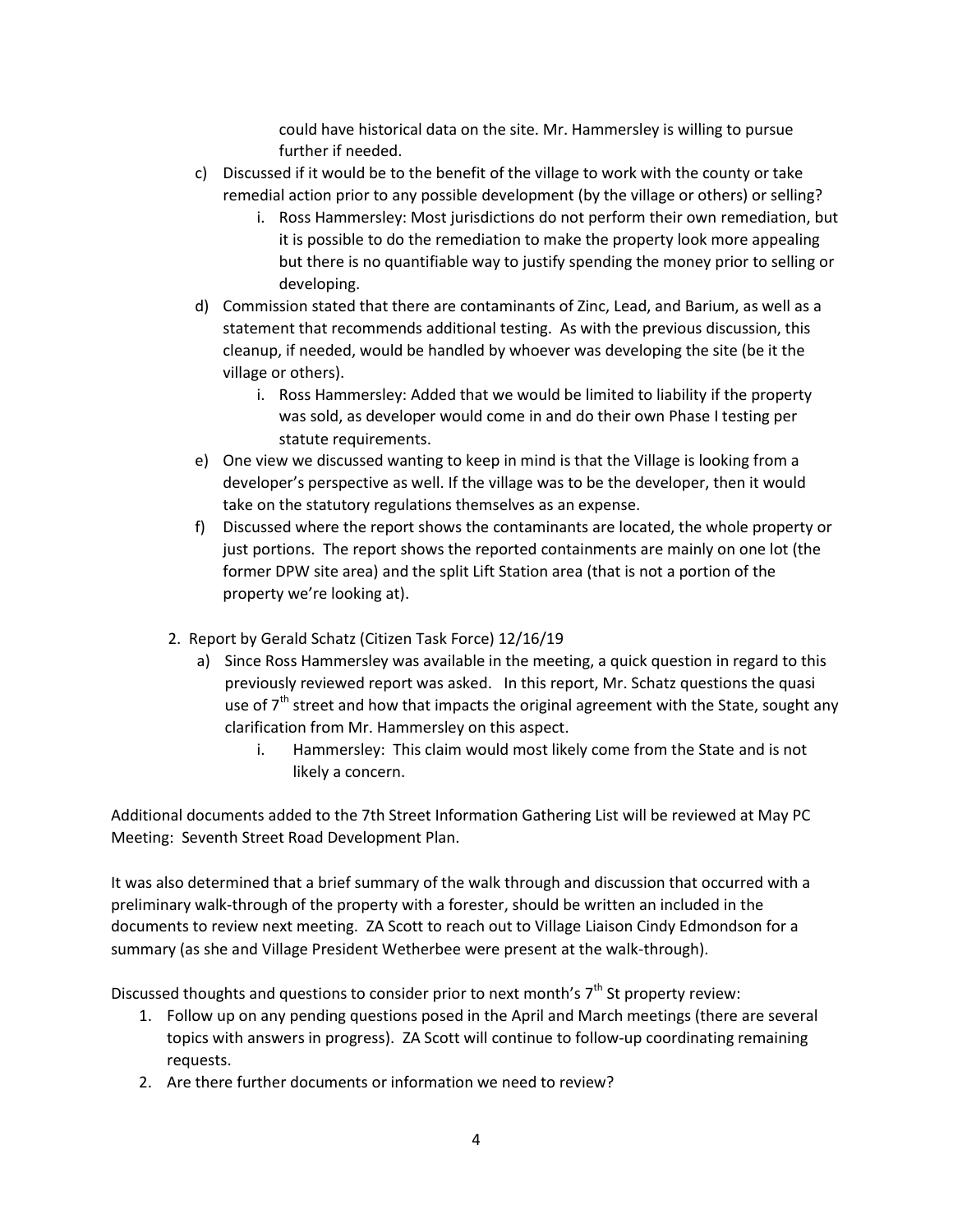- 3. Transitioning to move forward with the facts acquired. What might be the best way to move into the next phase and look at proposals? What information may still be needed to properly vet and discuss proposals presented? How to review the proposals and facts applicable, with the lens of the Master Plan and Recreation Plan in focus. Discuss and determine the process of generating and gathering ideas for use of the property and solicitation of the public for that process.
- 4. Discussion on the possible need for an appraisal on the  $7<sup>th</sup>$  street property and the cost of an appraisal. Per Commissioner Gale one was done 2 years ago with an estimation of \$300k for the whole lot. Discussion continued to relate to appraisal for the whole lot vs the individual plots. No decision on requesting an appraisal at this time was made, as it was determined there are still too many open questions on the direction of what we would be requesting to have appraised.
- 5. Commission discussed whether DEQ or the Leelanau Conservation District (Soil Erosion Control) had been consulted, and when or if they should be. No decision on posing questions to DEQ or Soil Erosion Control was made, it was determined there are still too many open questions on the direction of what uses we would be requesting permissions for.
- 6. Updating the timeline/creating a new one, prior to public hearing, that includes timing for all the documents reviewed by the commission.

Final emphasis from the whole commission was that this entire process is still in review and the commission has not settled on any uses for the property to date, but is still in the fact gathering stage. Reminding everyone that the commission will be looking at a variety of proposals and options for the property and likely will not refer just one proposal, but instead will refer multiple options in line with the village plans, to the council.

# **Public Presentation**: Amy Spitznagel

Commissioner Gale introduced Ms. Spitznagel from Idyll Farms and her presentation on a business idea for the Pier Group Building.

Presentation turned over Ms. Spitznagel

Pier Group Building, currently zone as CR1. Currently vacant with hopes to bring in new business, named Alakemi. Four season retreat.

Chair Arbury: Next to work with ZA Scott and what is required for zoning guides.

ZA Scott: Suggests a site plan for a process and special permits.

Sptiznagel: Would like timeline for zoning and to move forward.

ZA Scott: Directs to the Village's website for the form and the cost of \$200 dollars to begin process, and any site plan or documents to begin the review. Once reviewed then it would be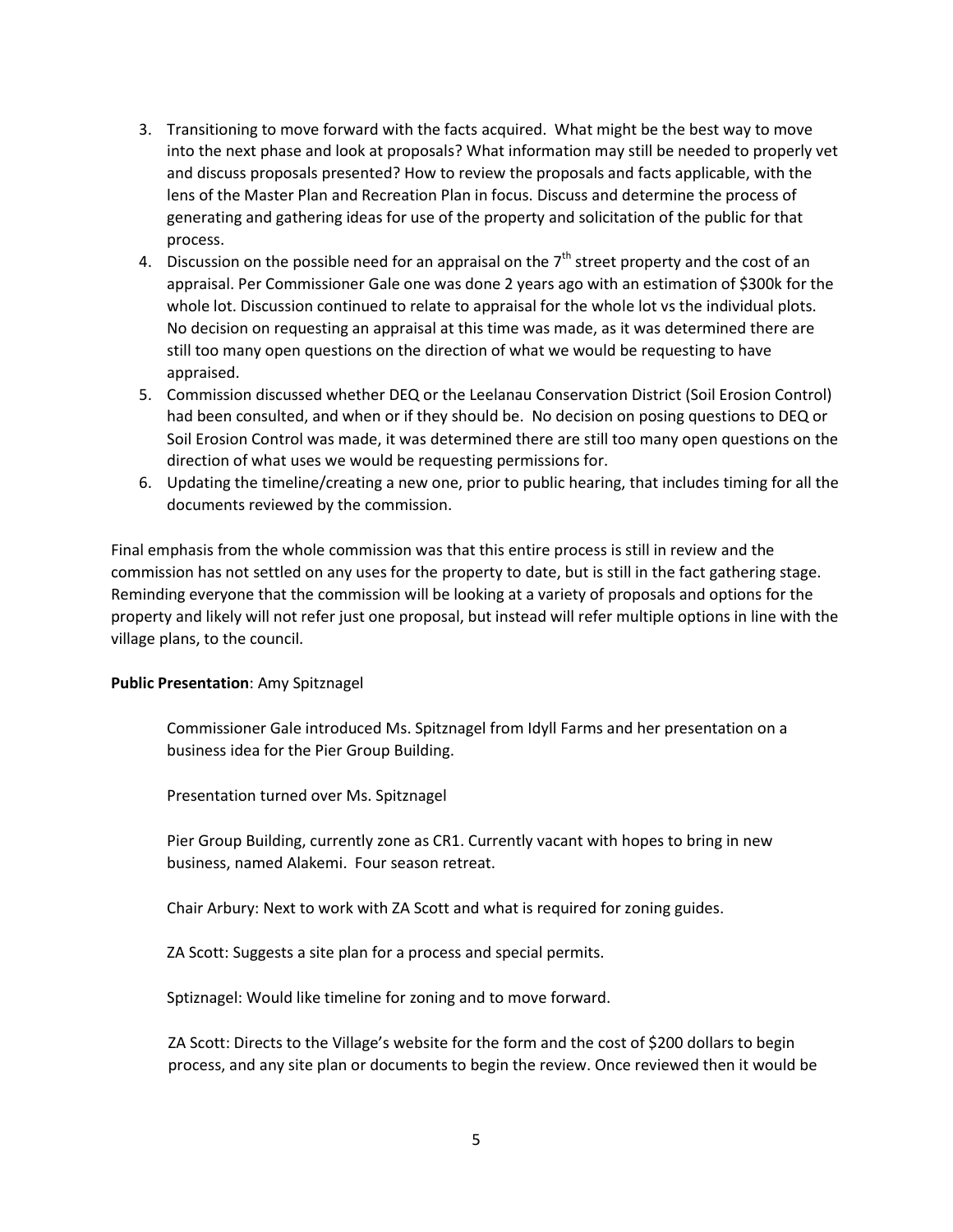brought to the Planning Commission. Change in use would needs a site plan review. Will need to look into the variances and documents to check why it was zoned CR1

Chair Arbury: Would encourage that the next need to go through Zoning Administrator.

### **Return to Old Business**

- Tree Committee Commissioner Newell reported that the Arbor Day Even will take place on April 29<sup>th</sup> at 10:30 Village President Wetherbee will read the proclamation. The Enterprise will agree to be present, and the Northport Public Schools Second Grade will join the festivities. The committee does have a tree and an area staked out on North Hasserot Park,
	- 1. Would like a list for tree requests to keep track of the applications and those who take interest in having a tree.
	- 2. Releaf Application, there are a lot of applications, the main concentration is with those who have never participated before. The Village has had 2 planned planting but have us down for potential fall. This will not impact the Tree City Application, because once the Arbor Day event is logged then we can continue forth with the application. This will be turned in at the end of the year.
	- 3. Next is to schedule the tree sub committee meeting.

Bob Newell donated the tree, chose a sycamore-London Plane.

Tree City Application due by the end of the year, after Arbor Day Proclamation and tree subcommittee meetings.

Commissioner Gale: recommending adding to park and trails agenda.

Commissioner Newell: Needs to be some sort of structure, possibly the DPW

Each year must meet the per capita. Possible next meeting May  $23^{rd}$  for the subcommittee.

### **New Business:**

Chair Arbury: Change the meeting time for our month meeting. Discussion ensued.

Proposal to change meeting to 6pm-8pm on the  $3<sup>rd</sup>$  Wednesday of each month

Commissioner Cavendish motioned Commissioner Newell seconded the motion. All in favor.

Need to get information the Enterprise.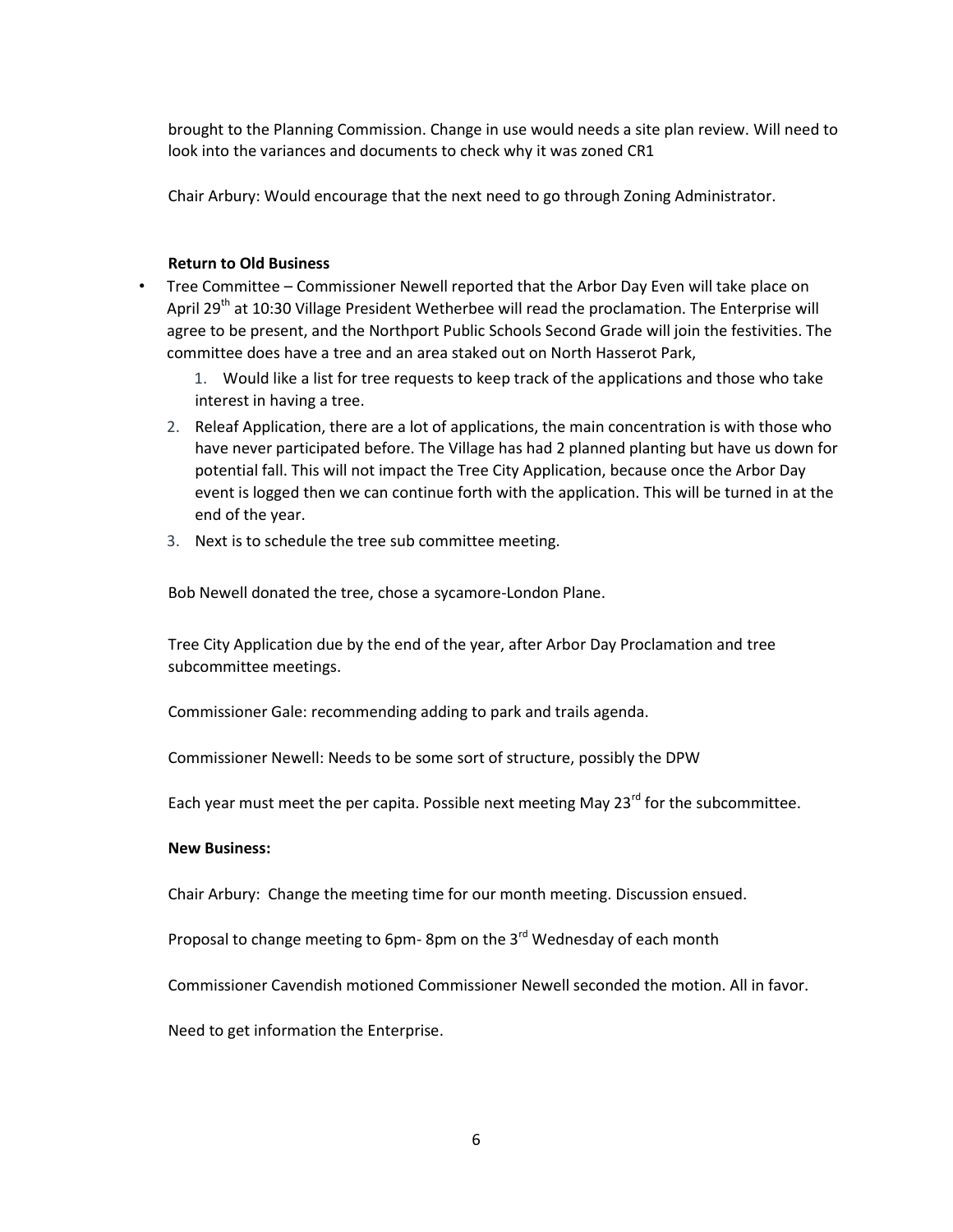Commissioner Cavendish: brought in concerns about more time for the special meeting and review documentation.

ZA Scott: These are working meetings, expect 2 to 3 meetings approx. a month between each meeting.

Discussion about break down and taking the initial step with meeting Wade Trim. There are two levels technical and philosophical questions. Keep a running list of questions. Asking for a working order to know what the focus is as the information is overwhelming. Highlighted vs strike through.

ZA Scott: To check with Wade Trim on the target/agenda for the day.

Meeting for April  $26<sup>th</sup>$ , 2022, at 9 am. Set for 3 hours.

### **Motion to extend the meeting until agenda is complete.**

Commission Wessell: motions Commissioner Newell: second

All in favor.

### **Zoning Administrator Report**

ZA Scott: Zoning Board of Appeals meeting has been rescheduled to May 12 or the second Thursday of the month. The Council will consider a land division request, then once split happens there will be a violation of the setback so property owners will be requesting a variance. A second variance with Northport Building Supply. We have a lot of permits for revisions and new homes.

**Infrastructure report**: Chair Arbury attended meeting. Report on 4<sup>th</sup> street, one response only.

Street light shielding has start on April 20<sup>th</sup>, 2022.

Commissioner Cavendish talked to the infrastructure committee about signs for the public restrooms, public parking, Aframes for maps and key points in the village. Color coding. Aframes will be changeable. Asking businesses for help towards the cost.

DPW does have an opening.

**Trustee Report**-Commissioner Gale-school is engaging with the Village more. Second grade with or day and older students helping with cleaning up parks and Mill Pond.